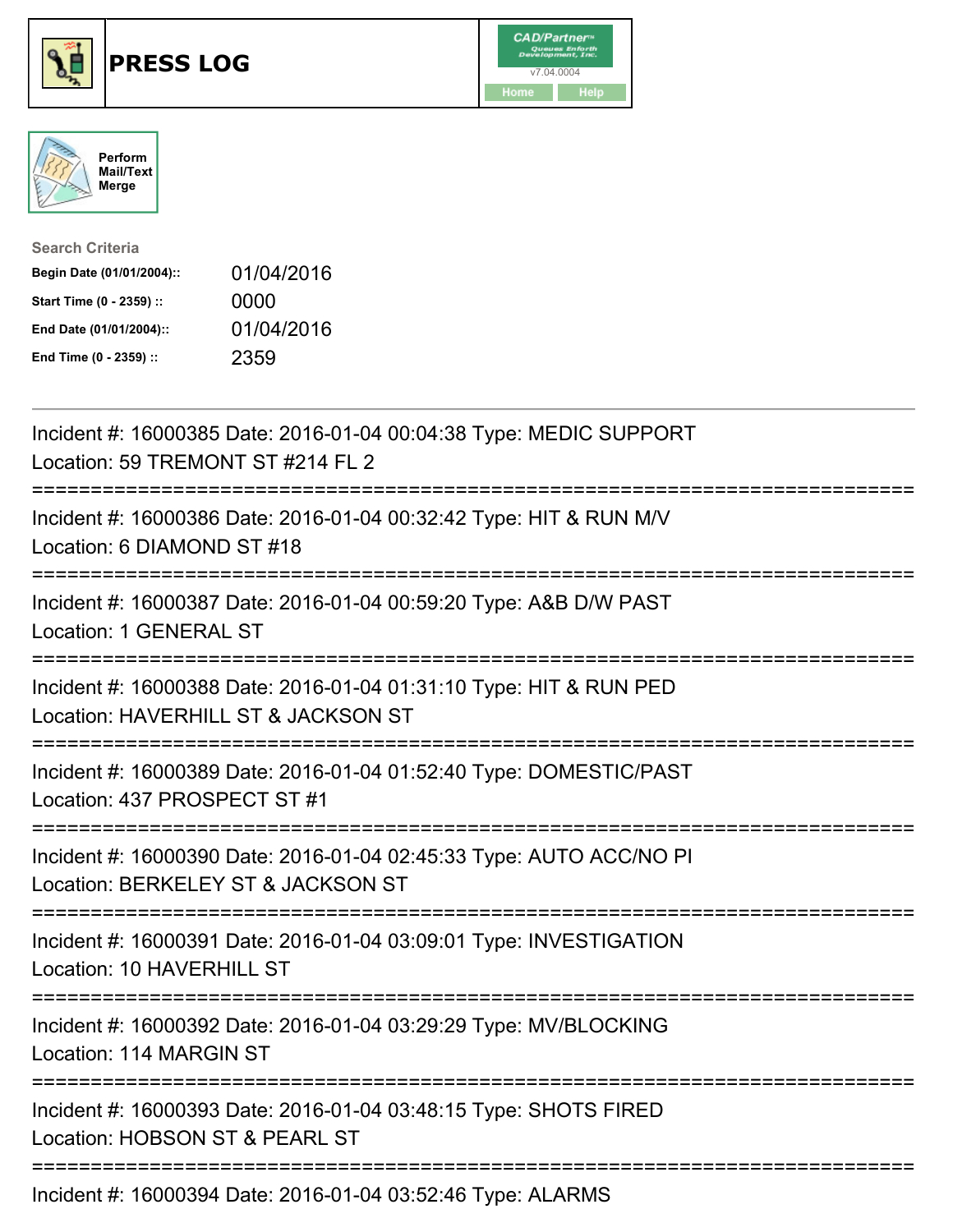| Location: EL CESAR RESTURANT / 99 ESSEX ST                                                                                  |
|-----------------------------------------------------------------------------------------------------------------------------|
| Incident #: 16000395 Date: 2016-01-04 04:06:12 Type: M/V STOP<br>Location: 114 & 495                                        |
| Incident #: 16000396 Date: 2016-01-04 04:17:45 Type: M/V STOP<br>Location: 114 & 495                                        |
| Incident #: 16000397 Date: 2016-01-04 04:18:46 Type: M/V STOP<br>Location: 114 & 495                                        |
| Incident #: 16000398 Date: 2016-01-04 04:41:22 Type: A&B PAST<br><b>Location: CENTRAL BRIDGE</b>                            |
| Incident #: 16000399 Date: 2016-01-04 04:47:10 Type: MEDIC SUPPORT<br>Location: 54 LORING ST                                |
| Incident #: 16000400 Date: 2016-01-04 05:05:32 Type: ALARMS<br>Location: 419 LOWELL ST                                      |
| Incident #: 16000401 Date: 2016-01-04 05:23:17 Type: MEDIC SUPPORT<br>Location: 16 BEACON ST #5                             |
| Incident #: 16000402 Date: 2016-01-04 05:32:43 Type: AUTO ACC/PI<br>Location: AMESBURY ST & HAVERHILL ST                    |
| ============================<br>Incident #: 16000403 Date: 2016-01-04 06:27:16 Type: MV/BLOCKING<br>Location: 164 ABBOTT ST |
| Incident #: 16000404 Date: 2016-01-04 07:02:46 Type: ALARMS<br>Location: 1 COMMONWEALTH DR                                  |
| Incident #: 16000405 Date: 2016-01-04 07:03:53 Type: SUS PERS/MV<br>Location: ERVING AV & MYRTLE CT                         |
| Incident #: 16000406 Date: 2016-01-04 07:06:32 Type: PARK & WALK<br>Location: BROADWAY                                      |
| Incident #: 16000407 Date: 2016-01-04 07:07:03 Type: UNWANTEDGUEST<br>Location: 304 LOWELL ST                               |
| Incident #: 16000408 Date: 2016-01-04 07:26:01 Type: 209A/SERVE                                                             |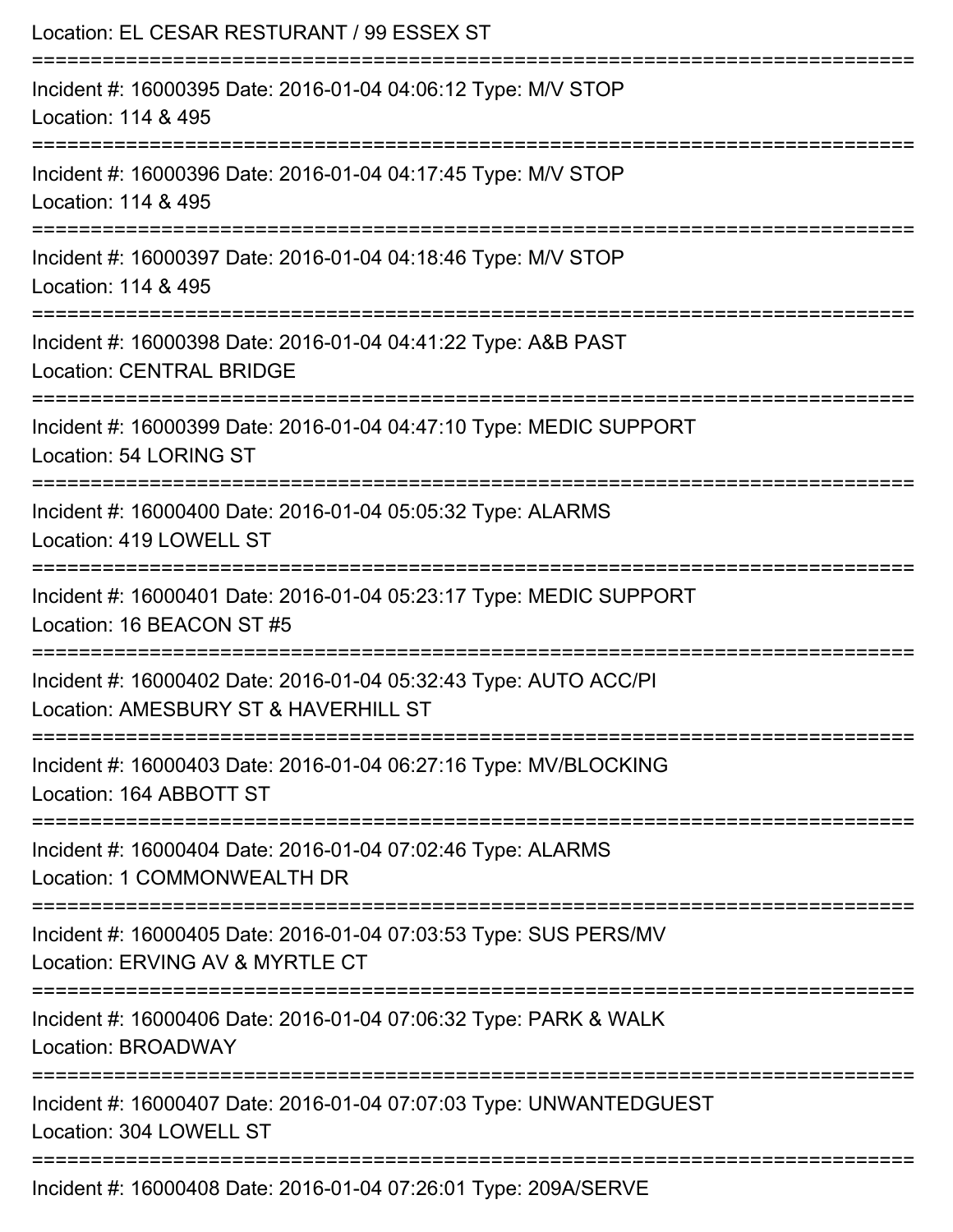| Incident #: 16000409 Date: 2016-01-04 07:37:33 Type: 209A/SERVE<br>Location: 184 WEARE ST                             |
|-----------------------------------------------------------------------------------------------------------------------|
| Incident #: 16000410 Date: 2016-01-04 07:52:04 Type: MAL DAMAGE<br>Location: 229 JACKSON ST                           |
| Incident #: 16000411 Date: 2016-01-04 07:58:02 Type: 209A/SERVE<br>Location: 45 SWAN ST                               |
| Incident #: 16000412 Date: 2016-01-04 08:36:01 Type: RECOV/STOL/MV<br>Location: 69 PARKER ST                          |
| Incident #: 16000413 Date: 2016-01-04 08:56:24 Type: INVEST CONT<br>Location: LOWELL ST & OXFORD ST                   |
| Incident #: 16000415 Date: 2016-01-04 09:02:07 Type: MEDIC SUPPORT<br>Location: 260 PARK ST                           |
| Incident #: 16000414 Date: 2016-01-04 09:02:32 Type: HIT & RUN M/V<br>Location: MARSTON ST & PROSPECT ST              |
| Incident #: 16000416 Date: 2016-01-04 09:04:22 Type: STOL/MV/PAS<br>Location: 53 KNOX ST #ST                          |
| Incident #: 16000417 Date: 2016-01-04 09:31:32 Type: DISABLED MV<br>Location: AMESBURY ST & COMMON ST                 |
| Incident #: 16000418 Date: 2016-01-04 09:36:22 Type: TOW OF M/V<br>Location: 287 ESSEX ST                             |
| Incident #: 16000419 Date: 2016-01-04 10:07:11 Type: TOW OF M/V<br>Location: 355 PARK ST                              |
| Incident #: 16000420 Date: 2016-01-04 10:11:51 Type: CK WELL BEING<br>Location: HAFFNERS GAS STATION / 194 S BROADWAY |
| Incident #: 16000421 Date: 2016-01-04 10:26:48 Type: M/V STOP<br>Location: 245 LAWRENCE ST                            |
| Incident #: 16000422 Date: 2016-01-04 10:35:47 Type: SUS PERS/MV                                                      |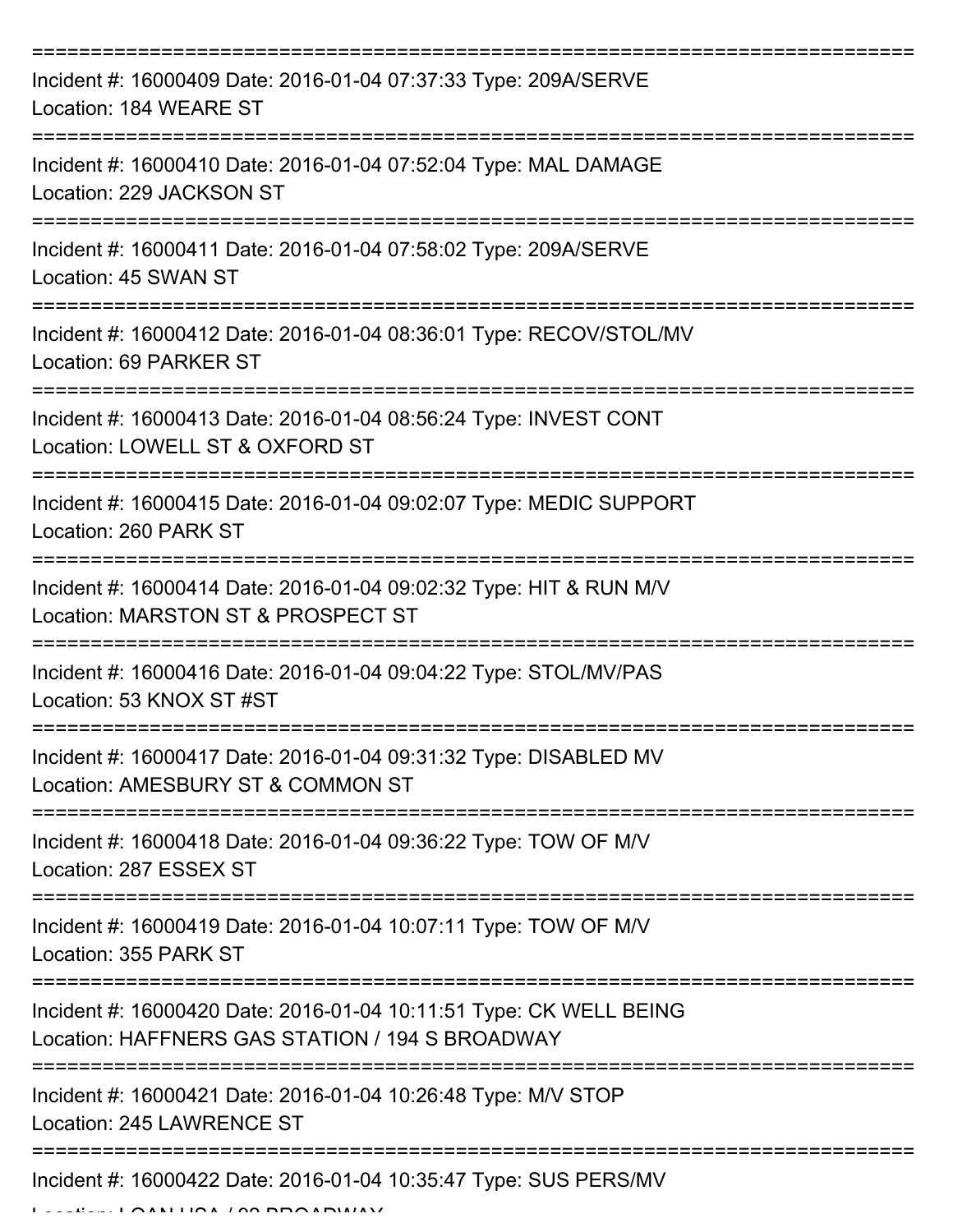| Incident #: 16000423 Date: 2016-01-04 10:43:27 Type: 209A/SERVE<br>Location: 5 PROVIDENCE ST                    |
|-----------------------------------------------------------------------------------------------------------------|
| Incident #: 16000424 Date: 2016-01-04 10:48:38 Type: 209A/SERVE<br>Location: 5 HALLENAN AV                      |
| Incident #: 16000425 Date: 2016-01-04 10:54:35 Type: MEDIC SUPPORT<br>Location: 70 PARISH RD N                  |
| Incident #: 16000426 Date: 2016-01-04 10:59:20 Type: 209A/SERVE<br>Location: 50 FOREST ST                       |
| Incident #: 16000428 Date: 2016-01-04 11:03:41 Type: HIT & RUN M/V<br>Location: 531 HAVERHILL ST                |
| Incident #: 16000427 Date: 2016-01-04 11:05:10 Type: M/V STOP<br>Location: 571 HAVERHILL ST                     |
| Incident #: 16000429 Date: 2016-01-04 11:09:08 Type: 209A/SERVE<br>Location: 350 HAVERHILL ST                   |
| Incident #: 16000430 Date: 2016-01-04 11:28:58 Type: MAL DAMAGE<br>Location: 224 ANDOVER ST                     |
| Incident #: 16000431 Date: 2016-01-04 11:39:00 Type: M/V STOP<br>Location: BROADWAY & ESSEX ST                  |
| Incident #: 16000432 Date: 2016-01-04 11:44:11 Type: E911 HANGUP<br><b>Location: 280 MERRIMACK ST</b>           |
| Incident #: 16000433 Date: 2016-01-04 11:45:53 Type: COURT DOC SERVE<br>Location: DUNKIN DONUTS / 50 S BROADWAY |
| Incident #: 16000434 Date: 2016-01-04 11:50:37 Type: M/V STOP<br>Location: EMBANKMENT RD & WATER ST             |
| Incident #: 16000435 Date: 2016-01-04 11:56:45 Type: LOST PROPERTY<br>Location: 138 FERRY ST                    |
| Incident #: 16000436 Date: 2016-01-04 11:59:38 Type: AUTO ACC/UNK PI                                            |

Location: BROADWAY & LOWELL ST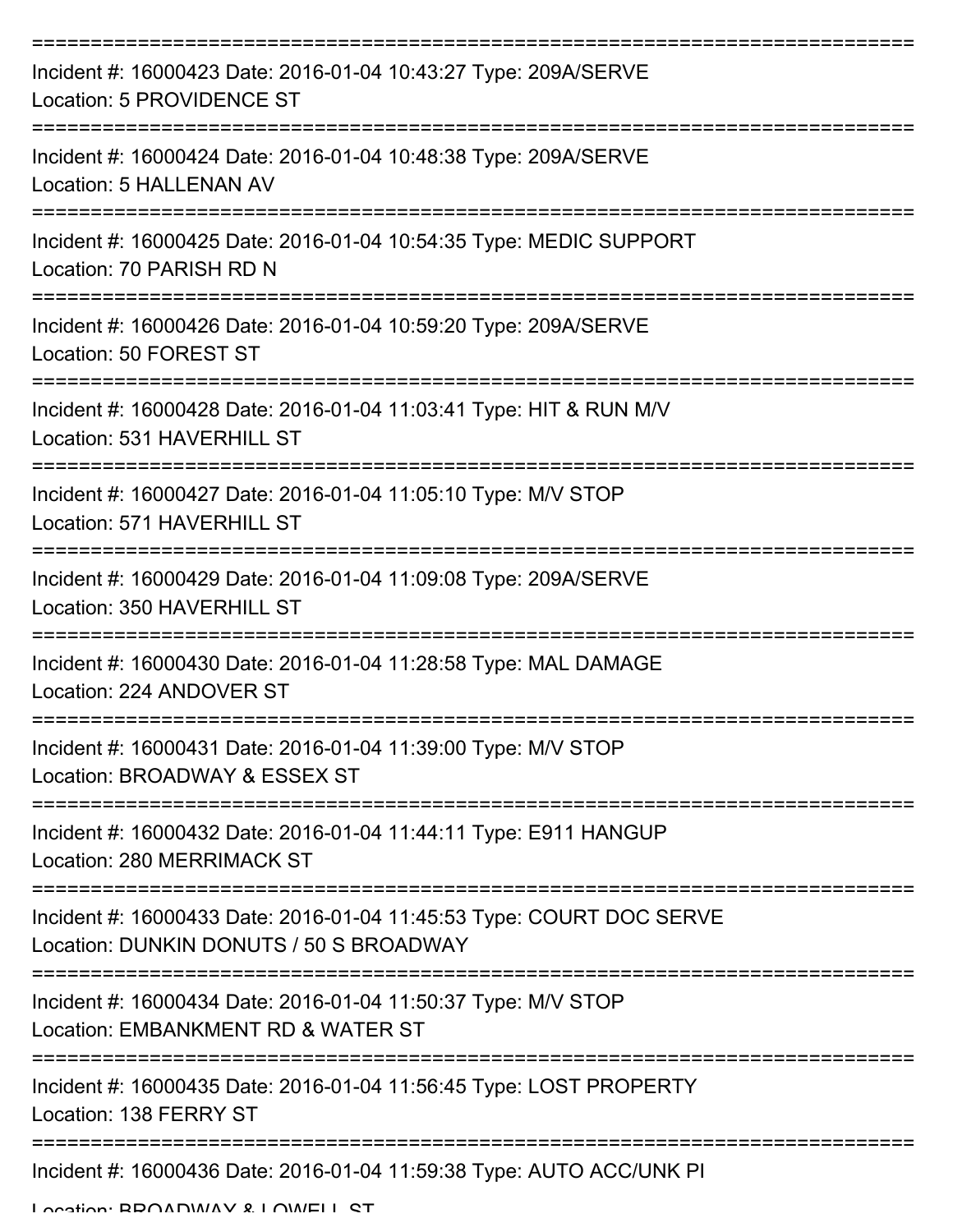| Incident #: 16000437 Date: 2016-01-04 12:04:25 Type: AUTO ACC/NO PI<br>Location: 48 EXCHANGE ST                      |
|----------------------------------------------------------------------------------------------------------------------|
| Incident #: 16000438 Date: 2016-01-04 12:04:53 Type: GENERAL SERV<br>Location: 90 LOWELL ST                          |
| Incident #: 16000439 Date: 2016-01-04 12:06:22 Type: MEDIC SUPPORT<br>Location: 9 SUMMER ST #508S FL 5               |
| Incident #: 16000440 Date: 2016-01-04 12:13:38 Type: MV/BLOCKING<br>Location: 64 EATON ST<br>======================= |
| Incident #: 16000441 Date: 2016-01-04 12:16:06 Type: RECOV/STOL/MV<br>Location: 21 SHAWSHEEN RD                      |
| Incident #: 16000442 Date: 2016-01-04 12:17:04 Type: SUS PERS/MV<br>Location: CENTRE ST & WALNUT ST                  |
| Incident #: 16000443 Date: 2016-01-04 12:18:58 Type: SUS PERS/MV<br>Location: 464 HAVERHILL ST                       |
| Incident #: 16000444 Date: 2016-01-04 12:25:59 Type: M/V STOP<br><b>Location: BROADWAY</b>                           |
| Incident #: 16000445 Date: 2016-01-04 12:26:23 Type: ALARM/HOLD<br>Location: LA RUBIA RESTAURANT / 52 COMMON ST      |
| Incident #: 16000446 Date: 2016-01-04 12:39:36 Type: SUS PERS/MV<br>Location: ARLINGTON ST & LAWRENCE ST             |
| Incident #: 16000447 Date: 2016-01-04 13:20:47 Type: DOMESTIC/PROG<br>Location: 48 CEDAR ST #REAR FL 3RD             |
| Incident #: 16000448 Date: 2016-01-04 13:27:43 Type: SUS PERS/MV<br>Location: 464 HAVERHILL ST                       |
| Incident #: 16000449 Date: 2016-01-04 13:29:14 Type: M/V STOP<br>Location: 215 LAWRENCE ST                           |
| Incident #: 16000450 Date: 2016-01-04 13:30:19 Type: NEIGHBOR PROB<br>Location: 257 BROADWAY FL 2                    |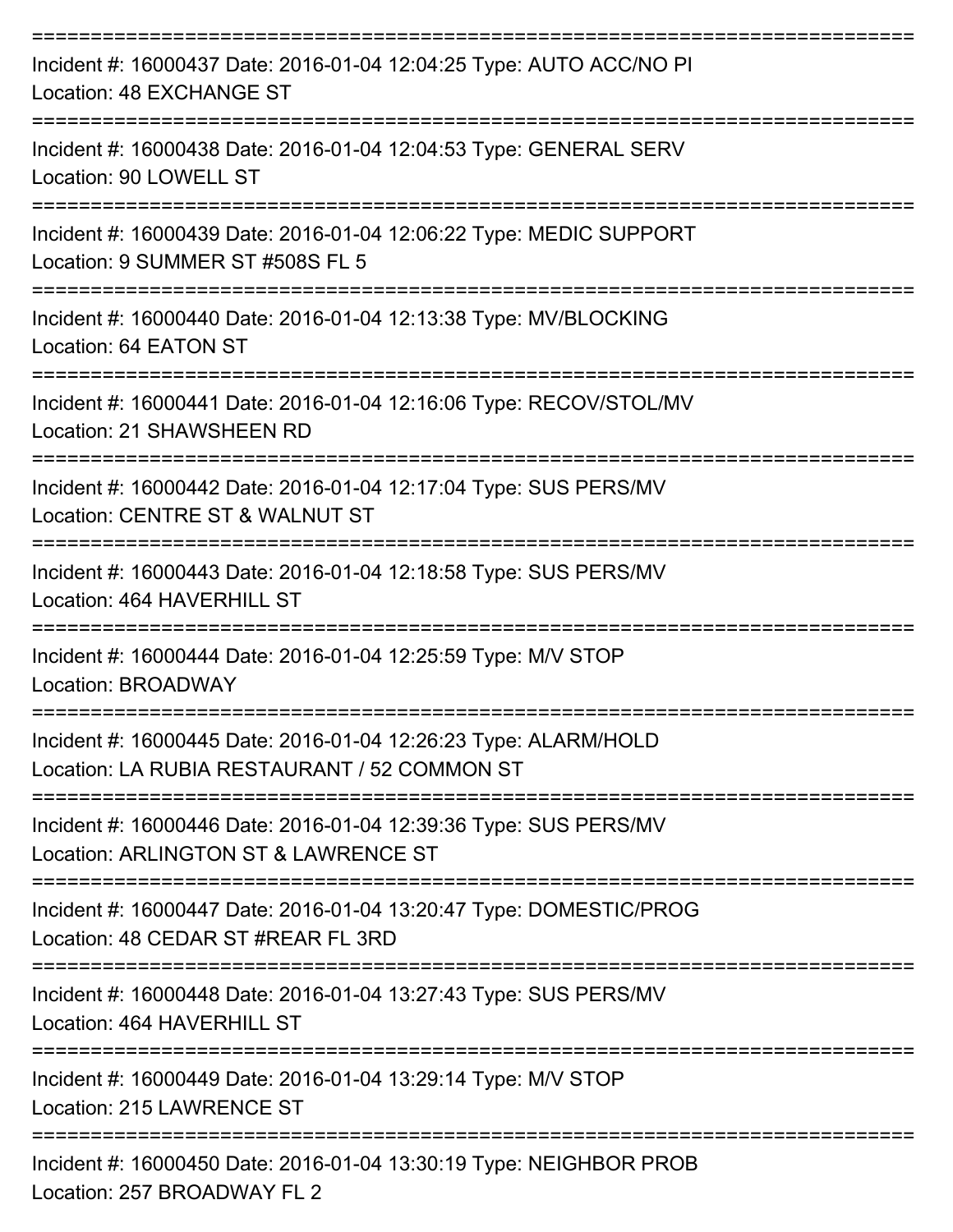| Incident #: 16000451 Date: 2016-01-04 13:40:04 Type: LARCENY/PAST<br>Location: FROSTY MUG / 275 MERRIMACK ST                                               |
|------------------------------------------------------------------------------------------------------------------------------------------------------------|
| Incident #: 16000452 Date: 2016-01-04 13:44:18 Type: CK WELL BEING<br>Location: 18 WINTHROP AV                                                             |
| Incident #: 16000453 Date: 2016-01-04 13:46:47 Type: MV/BLOCKING<br>Location: 25 MARSTON ST                                                                |
| ===================================<br>Incident #: 16000454 Date: 2016-01-04 13:57:23 Type: SHOPLIFTING<br>Location: 73 WINTHROP AV<br>:================== |
| Incident #: 16000455 Date: 2016-01-04 13:59:11 Type: DISTURBANCE<br>Location: OZZIES PIZZA II / 197 PARKER ST                                              |
| Incident #: 16000456 Date: 2016-01-04 14:12:23 Type: TOW OF M/V<br>Location: 420 COMMON ST                                                                 |
| Incident #: 16000457 Date: 2016-01-04 14:34:14 Type: MEDIC SUPPORT<br>Location: LAWRENCE POLICE DEPARTMENT / 90 LOWELL ST                                  |
| Incident #: 16000458 Date: 2016-01-04 14:36:15 Type: HIT & RUN M/V<br>Location: 93 WILLOW ST                                                               |
| Incident #: 16000459 Date: 2016-01-04 14:40:21 Type: FIGHT<br>Location: 101 WILLOW ST FL 2                                                                 |
| Incident #: 16000460 Date: 2016-01-04 14:48:03 Type: AUTO ACC/NO PI<br>Location: CENTRAL CATHOLIC HIGH SCHOOL / 300 HAMPSHIRE ST                           |
| Incident #: 16000461 Date: 2016-01-04 14:48:56 Type: HIT & RUN M/V<br>Location: 49 ESSEX ST                                                                |
| Incident #: 16000462 Date: 2016-01-04 14:55:43 Type: GENERAL SERV<br>Location: 2 CANTON ST                                                                 |
| Incident #: 16000463 Date: 2016-01-04 14:58:16 Type: HARASSMENT<br>Location: 81 CROSS ST                                                                   |
| Incident #: 16000464 Date: 2016-01-04 15:06:00 Type: AUTO ACC/NO PI<br>Location: 530 BROADWAY                                                              |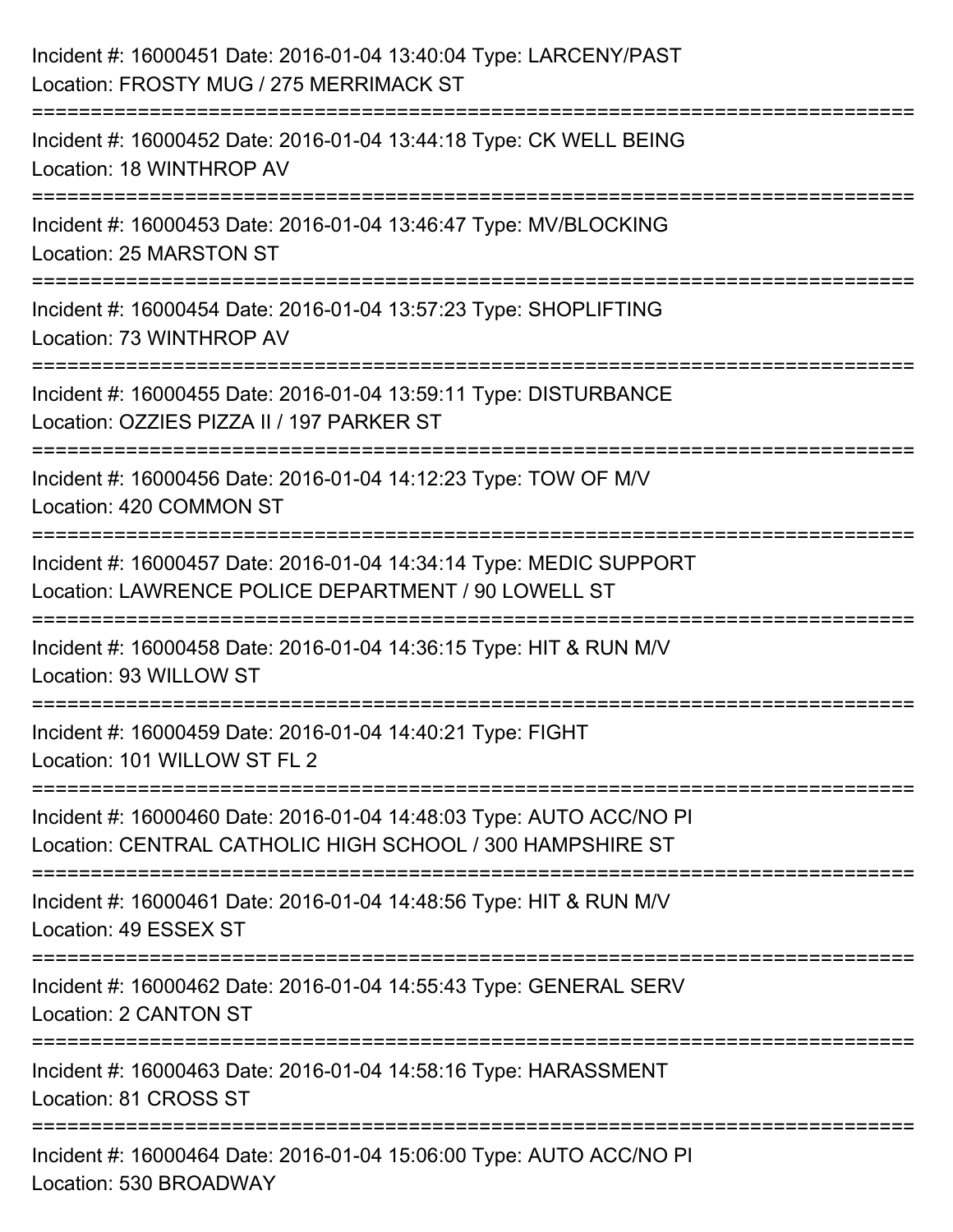| Incident #: 16000465 Date: 2016-01-04 15:08:18 Type: HIT & RUN M/V<br>Location: MANCHESTER ST & WASHINGTON ST                                                      |
|--------------------------------------------------------------------------------------------------------------------------------------------------------------------|
| Incident #: 16000466 Date: 2016-01-04 15:13:58 Type: M/V STOP<br>Location: EXETER ST & WINTHROP AV                                                                 |
| Incident #: 16000467 Date: 2016-01-04 15:19:52 Type: DISTURBANCE<br>Location: 126 S BROADWAY                                                                       |
| Incident #: 16000468 Date: 2016-01-04 15:30:33 Type: DISTURBANCE<br>Location: 100 BERNARD AV                                                                       |
| Incident #: 16000469 Date: 2016-01-04 15:38:56 Type: TENANT PROB<br>Location: 2 INMAN ST #21                                                                       |
| Incident #: 16000470 Date: 2016-01-04 15:51:51 Type: CK WELL BEING<br>Location: 566 HAVERHILL ST                                                                   |
| Incident #: 16000471 Date: 2016-01-04 15:55:34 Type: ALARM/BURG<br>Location: 30 GREENFIELD ST<br>-------------                                                     |
| Incident #: 16000472 Date: 2016-01-04 16:00:25 Type: AUTO ACC/NO PI<br>Location: 305 ESSEX ST                                                                      |
| Incident #: 16000474 Date: 2016-01-04 16:09:08 Type: HIT & RUN M/V<br>Location: MERRIMACK ST & S UNION ST                                                          |
| Incident #: 16000473 Date: 2016-01-04 16:09:36 Type: ALARM/BURG<br>Location: 7 MT AUBURN ST                                                                        |
| -----------------------------------<br>----------------------------<br>Incident #: 16000475 Date: 2016-01-04 16:14:46 Type: MISSING PERS<br>Location: 33 HAMLET ST |
| Incident #: 16000476 Date: 2016-01-04 16:31:59 Type: ALARM/BURG<br>Location: SPANISH ASSEMBLIES OF GOD CH / 14 VINE ST                                             |
| Incident #: 16000477 Date: 2016-01-04 16:38:17 Type: HIT & RUN M/V<br>Location: 521 LOWELL ST                                                                      |
| Incident #: 16000478 Date: 2016-01-04 16:46:35 Type: DISTURBANCE<br>Location: 10 WINSLOW PL                                                                        |

===========================================================================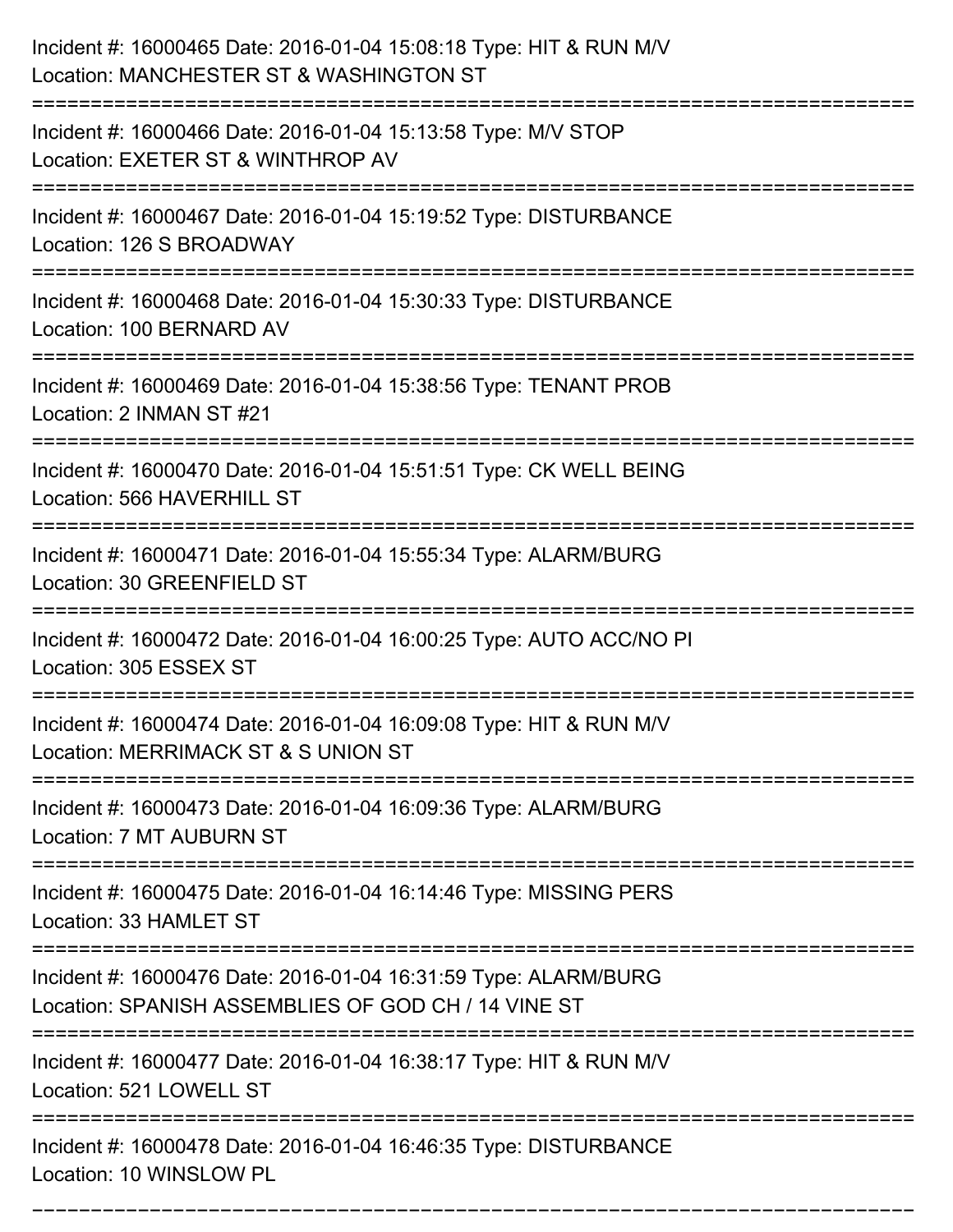| Incident #: 16000479 Date: 2016-01-04 17:07:14 Type: RECOV/STOL/MV<br>Location: CENTRE ST & WALNUT ST                                          |
|------------------------------------------------------------------------------------------------------------------------------------------------|
| Incident #: 16000480 Date: 2016-01-04 17:13:59 Type: B&E/MV/PAST<br>Location: 14 PLEASANT ST                                                   |
| Incident #: 16000481 Date: 2016-01-04 17:18:56 Type: AUTO ACC/NO PI<br><b>Location: 500 MERRIMACK ST</b><br>:================================= |
| Incident #: 16000482 Date: 2016-01-04 17:19:42 Type: AUTO ACC/NO PI<br>Location: S BROADWAY & SHATTUCK ST                                      |
| Incident #: 16000483 Date: 2016-01-04 17:22:49 Type: LIC PLATE STO<br>Location: 151 BOXFORD ST                                                 |
| Incident #: 16000484 Date: 2016-01-04 17:29:50 Type: SUS PERS/MV<br>Location: 50 COMMON ST #3                                                  |
| Incident #: 16000485 Date: 2016-01-04 17:46:14 Type: CK WELL BEING<br>Location: 10 WINSLOW PL                                                  |
| Incident #: 16000486 Date: 2016-01-04 17:47:39 Type: DISTURBANCE<br>Location: 52 MELVIN ST BLDG 10 #10                                         |
| Incident #: 16000488 Date: 2016-01-04 17:49:22 Type: B&E/MV/PAST<br>Location: 111 RIVER POINTE WY                                              |
| Incident #: 16000487 Date: 2016-01-04 17:51:04 Type: MAN DOWN<br>Location: DUNKIN DONUTS / 63 S UNION ST                                       |
| Incident #: 16000489 Date: 2016-01-04 17:59:00 Type: ALARM/BURG<br>Location: RESIDENCE; MERCEDES APONTE / 218 HIGH ST                          |
| Incident #: 16000490 Date: 2016-01-04 18:08:44 Type: MISSING PERS<br>Location: 49 HAMLET ST                                                    |
| Incident #: 16000491 Date: 2016-01-04 18:22:19 Type: ASSSIT OTHER PD<br><b>Location: WINTHROP AV</b>                                           |
| Incident #: 16000492 Date: 2016-01-04 18:57:00 Type: TOW OF M/V<br>Location: PARKSIDE APARTMENTS / 233 HAMPSHIRE ST                            |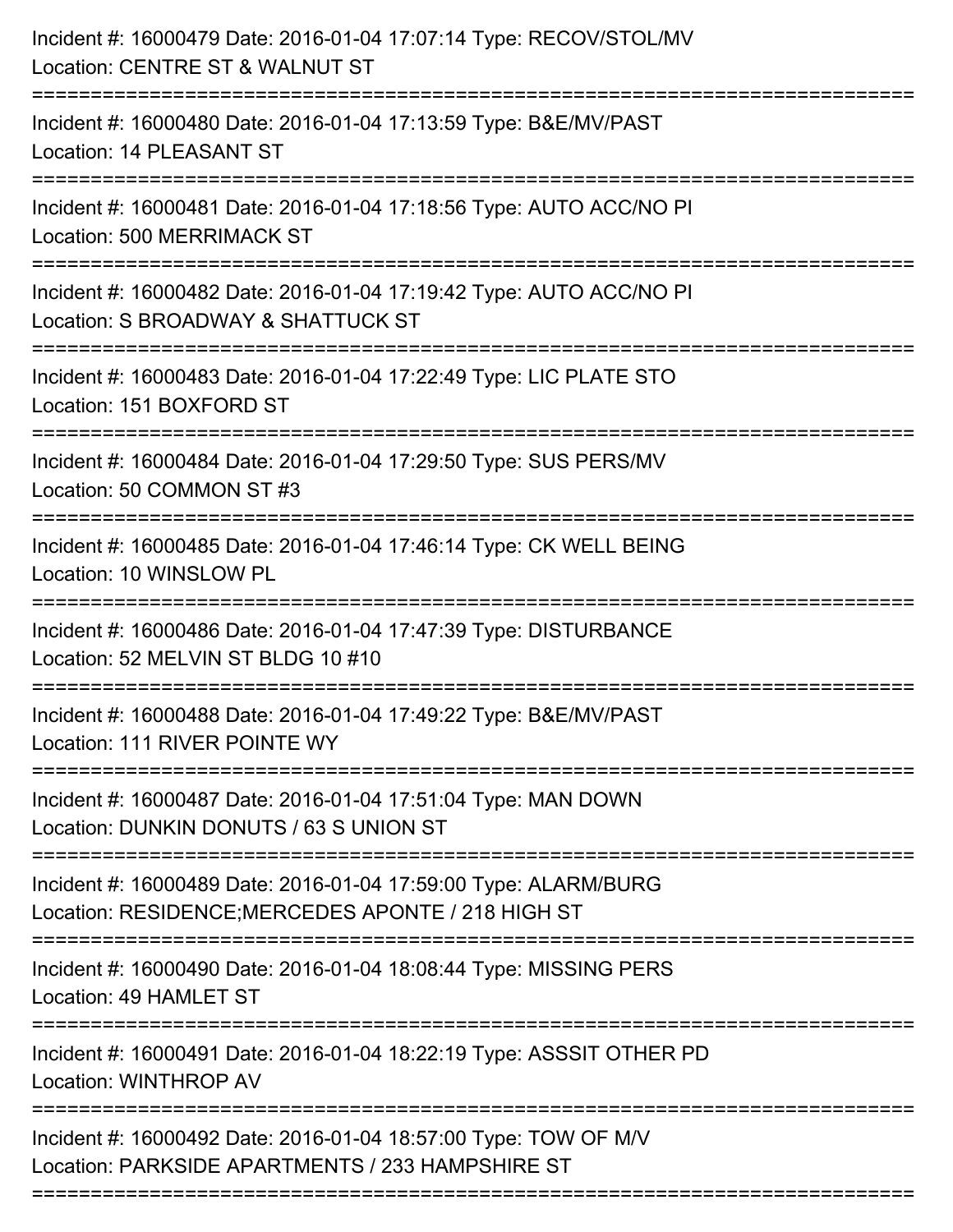| Location: HONEY DEW DONUTS / 342 BROADWAY                                                                                 |
|---------------------------------------------------------------------------------------------------------------------------|
| Incident #: 16000494 Date: 2016-01-04 19:27:21 Type: A&B PAST<br>Location: 393 CHESTNUT ST #137 FL 3                      |
| Incident #: 16000495 Date: 2016-01-04 19:45:26 Type: SUICIDE ATTEMPT<br>Location: 32 SPRUCE ST FL 2ND                     |
| Incident #: 16000496 Date: 2016-01-04 19:59:06 Type: MV/BLOCKING<br>Location: 19 HUDSON AV                                |
| Incident #: 16000497 Date: 2016-01-04 20:01:51 Type: SHOTS FIRED<br>Location: ABBOTT ST & SHAWSHEEN RD                    |
| Incident #: 16000498 Date: 2016-01-04 20:08:23 Type: B&E/PAST<br>Location: 297 JACKSON ST #1 FL 1                         |
| Incident #: 16000499 Date: 2016-01-04 20:26:23 Type: ALARM/HOLD<br>Location: CARIBE CALLING CENTER / 105 JACKSON ST       |
| Incident #: 16000500 Date: 2016-01-04 20:50:15 Type: WARRANT SERVE<br>Location: GREENWOOD ST & LOWELL ST                  |
| Incident #: 16000501 Date: 2016-01-04 21:10:25 Type: DISTURBANCE<br>Location: 264 BROADWAY                                |
| Incident #: 16000502 Date: 2016-01-04 21:12:49 Type: SUS PERS/MV<br>Location: VALLEY AND CONVENIENCE SMOKE / 205 BROADWAY |
| Incident #: 16000503 Date: 2016-01-04 21:34:57 Type: MEDIC SUPPORT<br>Location: 10 GRAFTON ST #14                         |
| Incident #: 16000504 Date: 2016-01-04 21:39:59 Type: TOW OF M/V<br>Location: 262 LOWELL ST                                |
| Incident #: 16000505 Date: 2016-01-04 22:58:40 Type: DK (DRUNK)<br>Location: 238 HAVERHILL ST                             |
| Incident #: 16000506 Date: 2016-01-04 23:09:15 Type: A&B PROG<br>Location: HAMPSHIRE ST & PARK ST                         |
|                                                                                                                           |

Incident #: 16000508 Date: 2016 01 04 24:23:22:22:22:34 Type: 2023